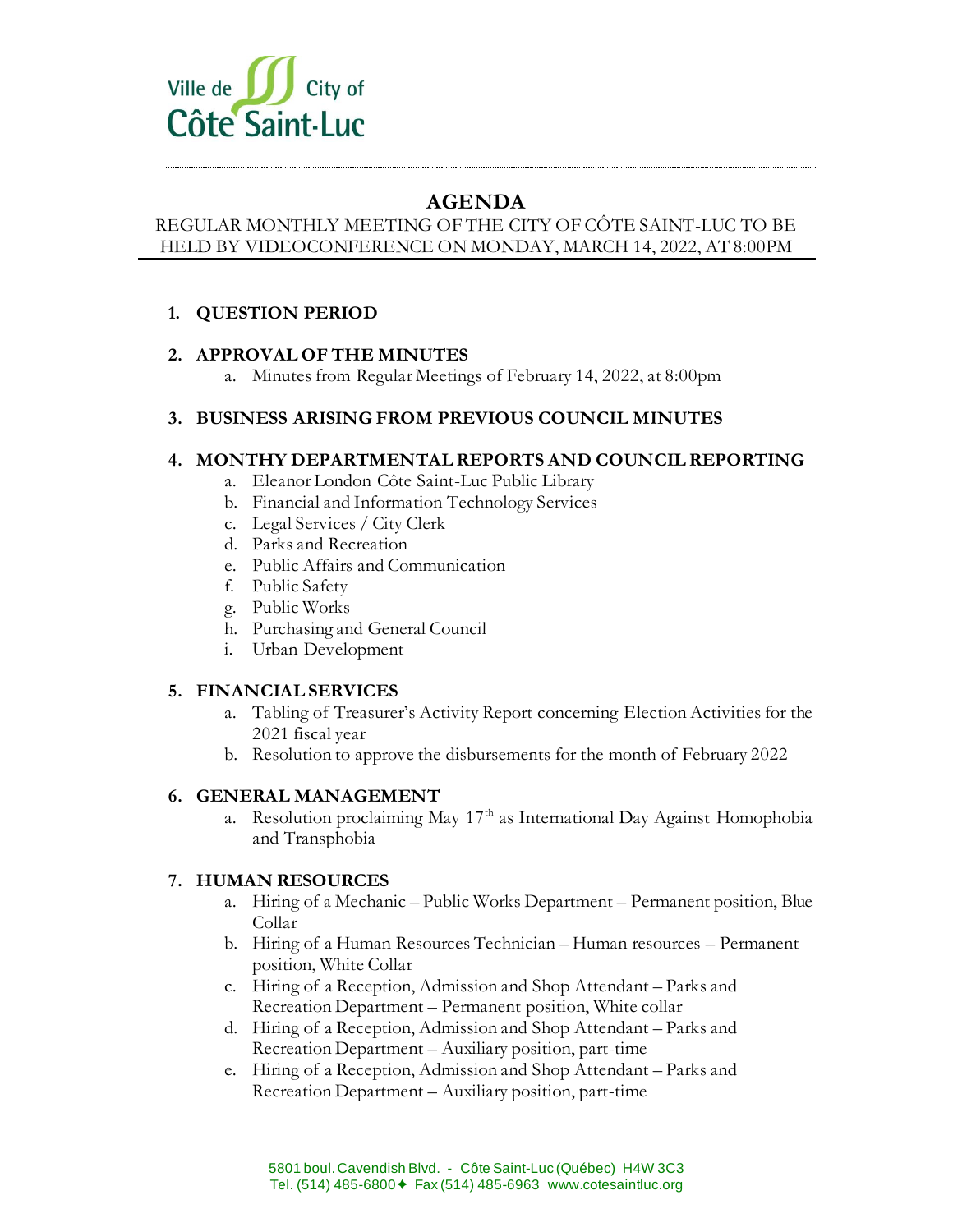

- f. Hiring of White Collars Parks and Recreation Department Auxiliary positions, part-time
- g. Appointment of a Dispatch Public Safety Department– Permanent position, White Collar
- h. Appointment of a Building Inspector Urban Development Department Auxiliary, White-Collar position
- i. Appointment of an Office Agent Public Works Department Permanent position, White Collar
- j. Appointment of an Office Agent Eleanor London Côte Saint-Luc Public Library – Permanent position, White Collar
- k. Hiring of an Assistant Permit Agent Urban Development Department Auxiliary, White-Collar position

### **8. LEGAL SERVICES / CITY CLERK**

a. Authorization to participate in a Settlement Conference (CRA)

### **9. PUBLIC AFFAIRS AND COMMUNICATION**

a. Resolution in support of the people of Ukraine

#### **10. PUBLIC WORKS**

- a. Ratification of a fuel expenditures for the 2021 calendar year (G-01-22)
- b. Awarding of a contract for the purchase and planting of trees (C-02-22)
- c. Awarding of a contract for the purchase of ten (10) drinking water fountains for the Small Parks Project (K-31-22)

### **11. PURCHASING AND GENERAL COUNSEL**

- a. Tabling the yearly report on the application of the By-law 2497 entitled: "Bylaw concerning contract management" for the 2021 calendar year
- b. Appointment of the Director of Public Works Department to evaluate the performance of *WM Quebec Inc* under the obligations set out in Tender No. C-15-19-25: "Collection of waste, bulky waste, and organic materials"
- c. By-law 2580 to be entitled: "By-law 2580 readopting the Code of Ethics and Good Conduct for the employees of the City of Côte Saint-Luc"
	- Notice of motion
	- Tabling of draft By-law

#### **12. URBAN DEVELOPMENT – ENGINEERING**

a. Awarding of a contract for professional services for road resurfacing  $(C-03-22P)$